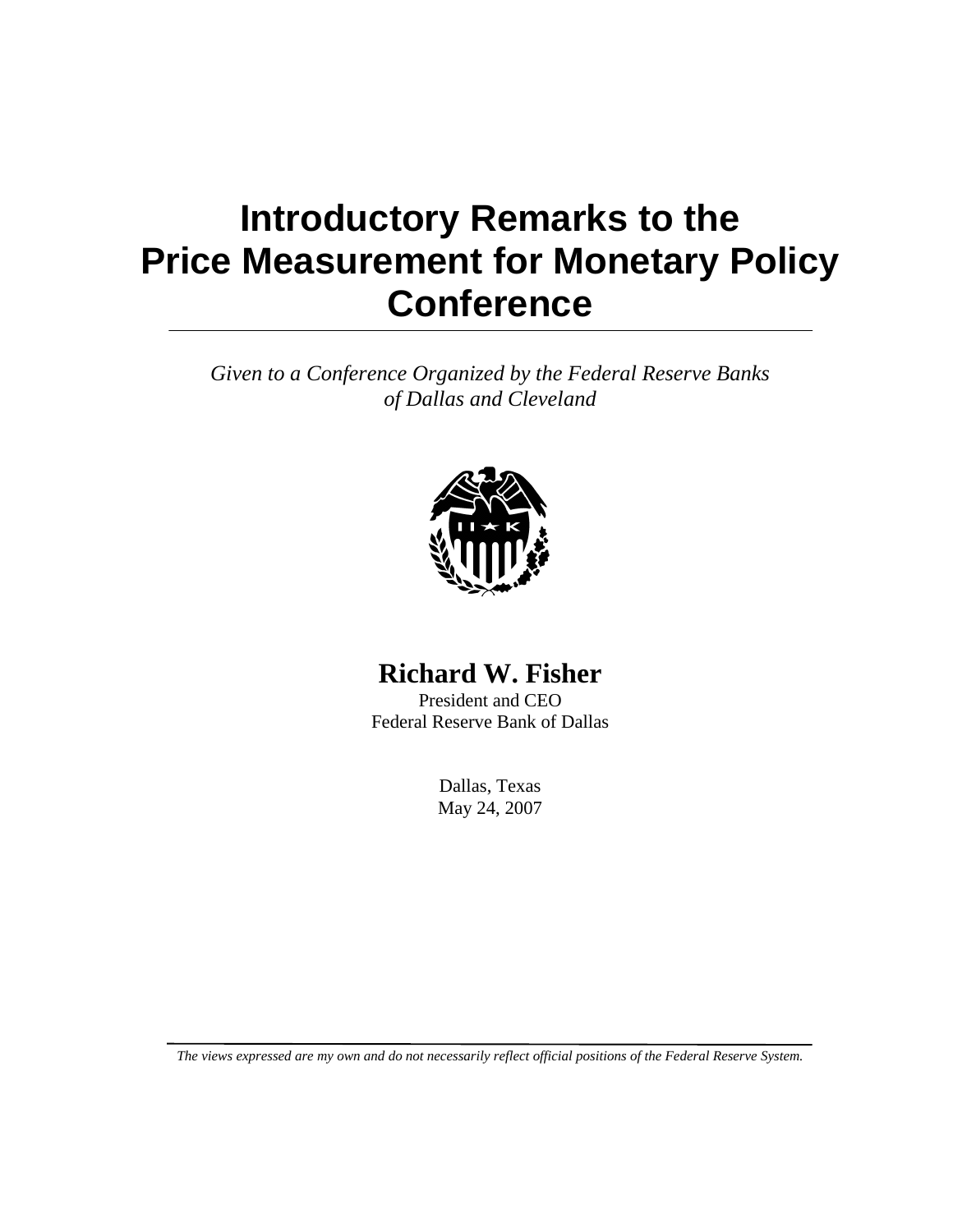## **Introductory Remarks to the Price Measurement for Monetary Policy Conference**

## Richard W. Fisher

This conference on inflation measurement has been jointly organized by Mark Wynne and Jim Dolmas of the Dallas Fed and David Altig and Michael Bryan of the Cleveland Fed. For their dedicated effort and superb accomplishment in getting participants and presenters from over 21 countries, I am most grateful.

The presentations today are devoted mainly to the question of core inflation measurement, while the presentations tomorrow will look at various approaches to the measurement of expected inflation.

During the next two days, we will hear presentations by leading students of the subject academics and economists from the Federal Reserve System and participants and presenters from a number of other central banks, including the European Central Bank, Bank for International Settlements, Bank of Italy, National Bank of Belgium, Reserve Bank of Australia and National Bank of Poland. Governor Mishkin will be the keynote speaker at tonight's dinner.

The discussants, who play an equally important role in determining the success of a conference like this, have been drawn from the Chicago, Kansas City and San Francisco Feds, as well as from the Bank of Canada, IMF, Bank of Mexico, Bank of Sweden, Brandeis University, the University of Illinois and London Business School. We also have people attending from the Reserve Bank of New Zealand, Bank of Iceland, Bank of England, Swiss National Bank, National Bank of Romania, Bank of Korea and the Central Bank of the Netherlands, among others, along with many local area academics.

All in all, we have a very diverse group participating in this conference. For those of you who have come from afar, we welcome you. Texas is a very friendly place. We are honored that you are here, and we hope you will enjoy our hospitality.

The first paper this morning will be presented by Diana Weymark of Vanderbilt University. The paper looks at ways of constructing operational measures of inflation pressure and specifically proposes three new indexes for measuring such pressure, the extent to which such pressure is alleviated and the effectiveness of monetary policy in reducing expected inflation. One of the interesting findings of the paper is that the proposed indexes show the extent to which the Fed under Chairman Greenspan consistently resisted inflationary pressures and capitalized on deflationary pressures to bring inflation down whenever the opportunity arose.

Professor Weymark's paper will be followed by a paper by Julie Smith of Lafayette College. Professor Smith is one of the few academic experts who continue to think about ways of coming up with better measures of core inflation, and indeed, that is the title of her presentation. In her view, core inflation should be defined as the measure of inflation that best predicts future inflation. The central idea in her paper is that core inflation should be measured by adding up the components of the PCE deflator, but weighting them according to how they behave over time.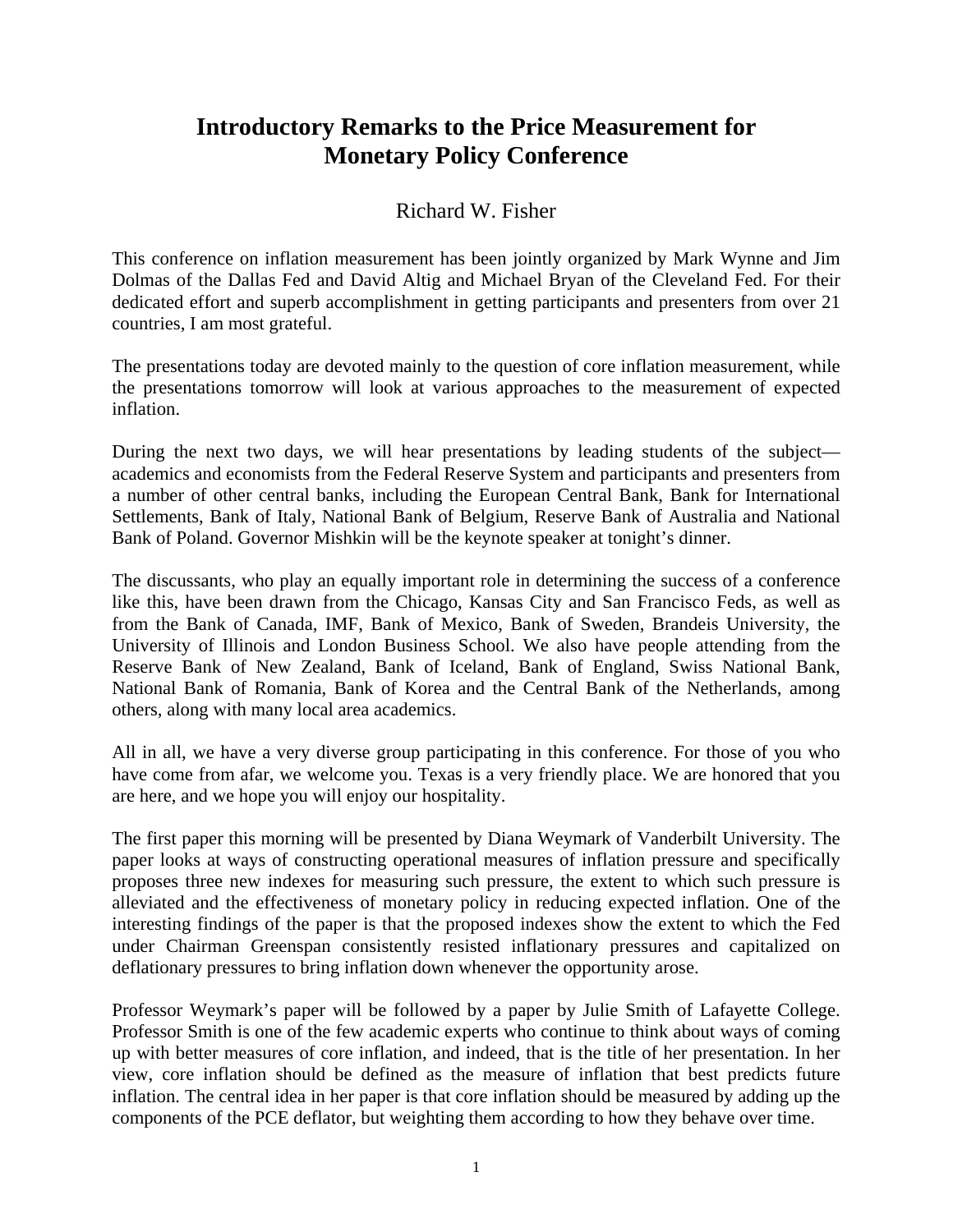One of our main criticisms here at the Dallas Fed of much of the core inflation literature is that it lacks theoretical coherence. It reminds me of the time-honored saying that an economist is someone who sees something work in practice and then wonders if it can work in theory. Today's third paper, presented by Stefano Siviero of the Bank of Italy, tries to address this issue by proposing a measure of core inflation that weights individual prices on the basis of their usefulness in helping the central bank achieve its goal of price stability. One of the interesting findings of the paper is that a central bank that responds to the traditional "ex-food and energy" measure of core inflation does no better than one that responds to headline inflation. This raises important questions about the utility of the core measure in policy deliberations.

Measuring core inflation can get quite technical, and the fourth paper for today, presented by Richard Anderson of the St. Louis Fed, is an excellent example in this regard. I won't try to summarize it for you unless you have a strong desire to learn about "wavelets" from someone whose closest encounter with them was while surfing as a teenager. The central idea in the paper goes way back to the great 19th century Irish economist Francis Edgeworth, who proposed that when calculating overall inflation, individual prices should be weighted not by their share in aggregate expenditure but rather by their volatility, with more volatile prices getting a smaller weight in the overall index.

The trimmed mean approach to core measurement, which is the way the Dallas Fed prefers to evaluate inflation, is analyzed at some length in the two papers that follow. One, by a pioneer in this line of research, Mike Bryan of the Cleveland Fed, argues that the trimmed mean approach is particularly good at detecting shifts in trend inflation in low-inflation environments. The other, by Anthony Richards of the Reserve Bank of Australia, provides additional evidence on the superior performance of trimmed mean measures using data for the U.S., euro area, Japan and Australia. One innovation in this paper is to break up the owners' equivalent rent (OER) component of the U.S. CPI along regional lines to further improve the performance of the trimmed mean.

But lest you think that that settles the debate in favor of the trimmed mean approach, the last paper today, by New York Fed economists Robert Rich and Charles Steindel, casts doubt on the usefulness of any core measure. Their point is that the superior performance of various measures is very sensitive to the sample period being looked at; some measures do well in some periods and some do well in others, leaving little basis for trusting in one measure at all times.

Tomorrow, the conference will look at various approaches to the measurement of inflation expectations. The first two papers, to be presented by Stefania D'Amico of the Board of Governors and Oreste Tristani of the ECB, look at how we can use the prices of financial instruments to make inferences about inflation expectations. Dr. D'Amico and her fellow coauthors at the Board of Governors find that the TIPS break-even rate is a useful proxy for inflation expectations in the U.S., despite the fact that the yield on TIPS is known to contain a significant liquidity premium. Dr. Tristani and his coauthor from the Bank of International Settlements are concerned with the interpretation of term premia in the euro area and find that these premia seem to reflect primarily real rather than inflation risks.

An alternative approach to measuring inflation expectations is to simply go out and ask people what they think inflation is going to be over the next year or two or 10. Our very own Mark